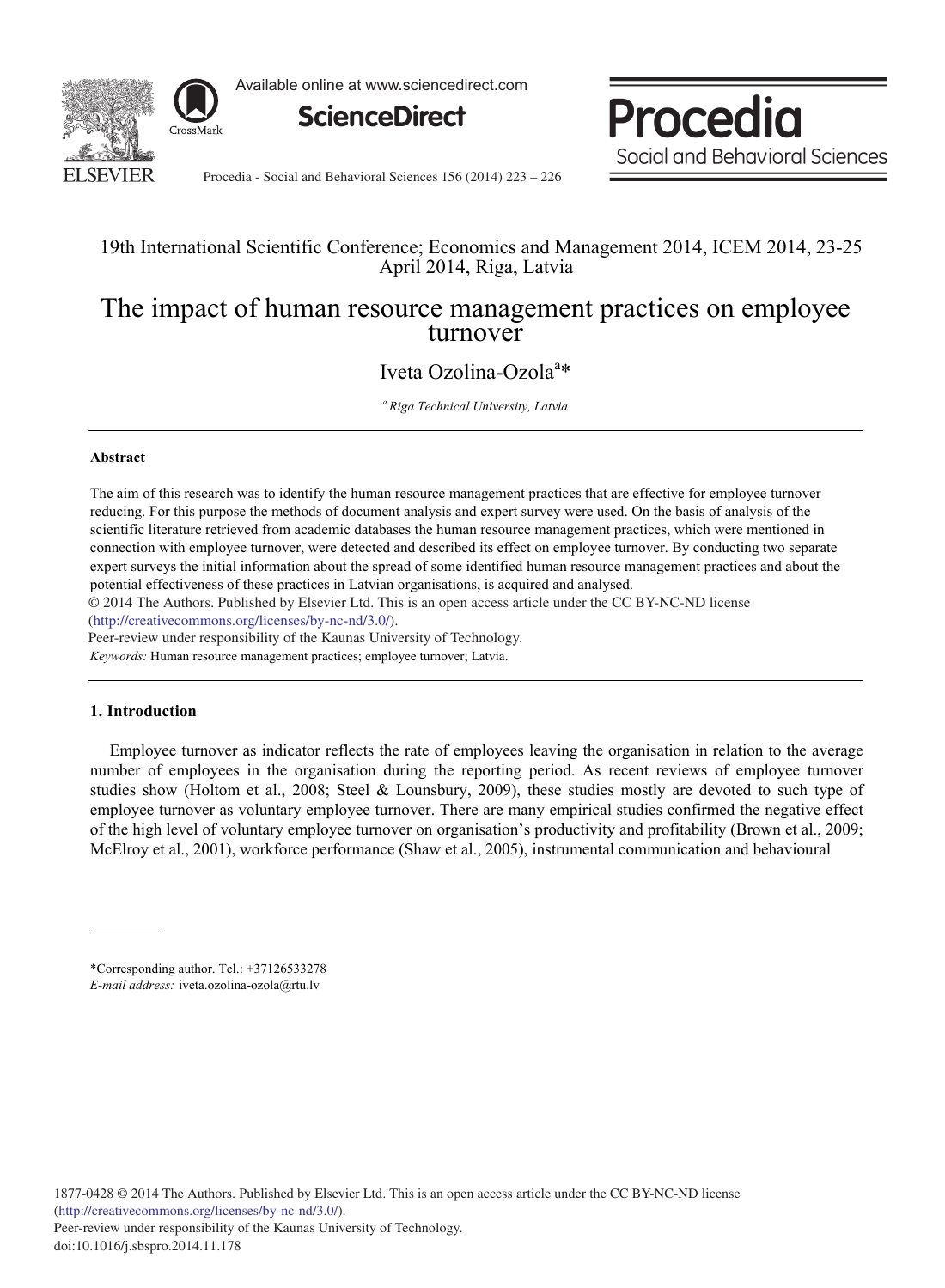commitment (Mueller & Price, 1989), social capital (Shaw et al., 2005). The rate of employee turnover implies both economic and social effectiveness of human resource management of different types of organisations. This indicator is considered as one of the key indicators of organisation's general management and, directly, human resource management effectiveness. Since high level of voluntary employee turnover has negative impact to organisation's economic and social processes, the important role of human resource management is appraised in employee turnover reducing.

The theme of human resource management's impact on employee turnover is not so new in scientific studies at global level. Initially the specialists' interest to the role of management in the employee turnover process and to the managerial methods for employee turnover reducing emerged in the early 20th century (e.g. Douglas, 1919; Fisher, 1917; Willits, 1915). In contemporary scientific studies, the effect of human resource management on employee turnover is described by various ways: a) measuring the correlations between organisational performance, including the variables characterized the employee turnover, and human resource management effectiveness or human resource management systems, expressed as set of specific practices or techniques (e.g. Arthur, 1994; Huselid, 1995; Richard & Johnson, 2001), b) similarly to previously mentioned but focusing directly to the connections of employee turnover with human resource management systems (e.g. Gardner et al., 2011), c) measuring the employee turnover correlations with the specific human resource management practice (e.g. Barrick & Zimmerman, 2009) or d) with the specific technique of some practice (e.g. Williams, 2000), e) presenting the results of meta-analysis of employee turnover (e.g. Holtom et al., 2008), f) developing the employee turnover models (e.g. Steers and Mowday, 1981), g) discovering the non-managerial causes of employee turnover that could be avoided by the human resource management measures. Considering the abundance of employee turnover studies, nevertheless there is a lack of comprehensive review of human resource management practices impact on employee turnover. The certain progress is observed in studies on the turnover of information technology personnel (Ghapanchi & Aurum, 2011) and nurses (Daouk-Oyry et al., 2014) where on the bases of the systematic literature review the studies' authors provide more extensive list of human resource management practices influencing the turnover. The deliberate review of human resource management practices impact on employee turnover could contribute to better theoretical understanding and verification of how human resource management practices should be applied to reduce employee turnover in specific situations. Besides of having scientific value, the findings on this scope could contribute to employee turnover reduction's practical problems solving in organisations.

The aim of this research is to identify the human resource management practices that are effective for employee turnover reducing. The principal tasks of research are:

1) to investigate the scientific studies concerned the human resource management practices' relationship with employee turnover, and identify the effective practices that are associated with low employee turnover;

2) to explore the studies on employee turnover in Latvian organisations, to elicit and summarise the information of relevant studies for defining of the role of human resource management and the utility of specific practices in the reducing of employee turnover in domestic organisations;

3) to clarify the spread of some identified effective human resource management practices and to evaluate its potential effectiveness to reduce employee turnover in Latvian organisations.

### **2. Method**

The current research was accomplished using the quantitative and qualitative methods. To explore what practices of human resource management are effective for the reducing of employee turnover, the systematic literature review was conducted. The main sources of literature were online multidisciplinary academic databases as EBSCOhost Web and ScienceDirect. The criteria for database selection were 1) relevance to social science or in particular to scope of management or organisational behaviour, 2) full-text availability, 3) amount of sources containing term "employee/personnel/staff/labour/job turnover". The additional sources of literature were Scopus, ProQuest, SpringerLink, and Wiley Online Library databases. The relevant literature was selected among full-text articles by keywords "employee turnover" or "personnel turnover" or "staff turnover" or "labour turnover" or "job turnover" in article's title, subject terms (in EBSCOhost Web, keywords – in ScienceDirect) or abstract, and by keywords "personnel management" or "human resources management" or "human resource practice" in all fields of article. The search of literature in EBSCOhost Web was limited by criteria "Scholarly (Peer Reviewed) Journals" and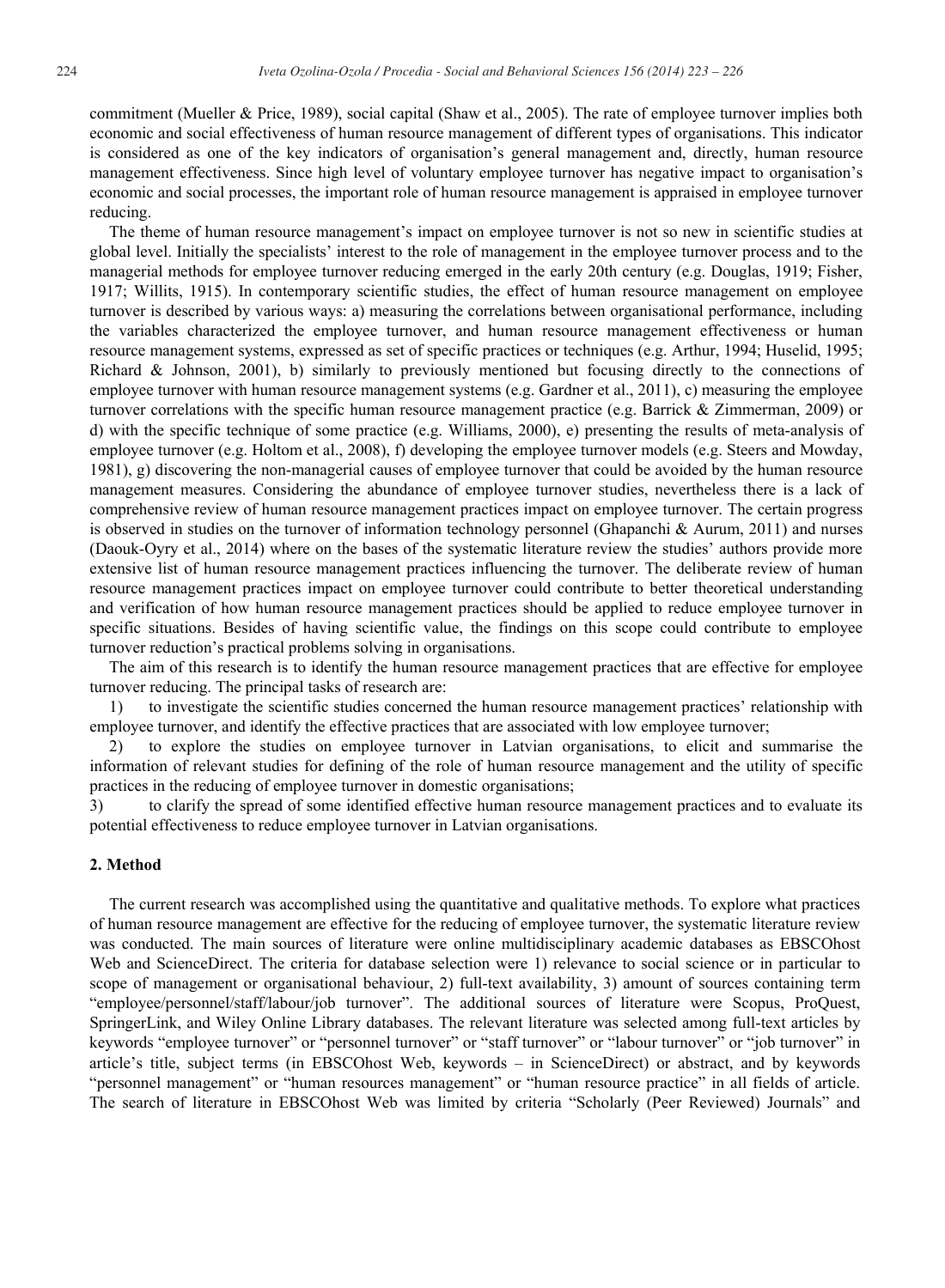"References Available", and chosen articles written in English, Latvian or Russian language. The search in both databases was not restricted by article's publication data. The results of literature search were narrowed by excluding articles 1) explored only "turnover intention", 2) based only on qualitative methods, 3) lacking the quantitative results of research, or 4) analysed employee turnover only in governmental institutions. After assessing of selected articles' quality, the thematic analysis and integrated review were conducted.

Additionally to seeking the employee turnover and human resource management practices relationships, the special attention was focused on finding of evidences related to Latvian organisations in this scope. As the preliminary search results, obtained from global academic databases, revealed only a few relevant studies the Electronic Union Catalogue of Latvian libraries, Google Scholar and Google were used to collect and analyse information comprising theme of employee turnover in Latvian organisations.

To find out the spread of some identified effective human resource management practices and to evaluate its potential effectiveness to reduce employee turnover in Latvian organisations the expert survey method was applied. Two separate expert groups were formed. Both groups consisted of Latvian residents. First expert group included 14 experts with academic or practical experience in human resource management field. The experts of this group were offered to evaluate the spread of each of the 18 human resource management practices in Latvian organisations separately for private and public sector. The list of 18 human resource management practices was adapted from Guest's research (Guest, 2000) about high commitment-human resource management practices. The level of the spread of each practices was measured on a 5-point Likert scale  $(0 = this \text{ practice practically is not applied, } 4 = this$ practice is applied very extensively), and then was analysed with descriptive statistics methods. The difference between experts' opinion sets concerning private and public sectors was checked using the non-parametric method - Wilcoxon criterion.

To get view about the potential effectiveness of explored above practices in Latvian organisations the second expert group was formed. This expert group included other 18 experts, 8 of them were without experience in human resource management, and 10 experts had such experience. The experts were offered to evaluate, in what extent each of the 18 human resource management practices enhance separately the employee commitment and the employee performance in Latvian organisations. The level of the potential of each practices was measured on 4 point scale  $(1 =$  this practice reduce,  $2 =$  has not effect,  $3 =$  enhance,  $4 =$  very enhance the employee commitment/performance). Also the experts were offered to select at least 5 most effective practices, separately for employee commitment and performance, and to rank them (1= the most effective). Further the data was analysed with descriptive statistics methods and non-parametric method -Wilcoxon criterion. Besides of the analysis of central tendency and difference in human resource management practices' scores given to employee commitment and performance the difference between opinions of experts with or without the experience in human resource management field is analysed.

#### **3. Results**

The identified human resource management practices associated with low employee turnover could be grouped into following categories: job design; recruitment and selection; induction; training and development; succession planning; compensation and reward; performance management; internal communication; involvement; equal opportunities; employment security and prestige.

There is a lack of scientific research of human resource management impact to employee turnover in Latvian organisations.

The results of first expert survey revealed the insufficient spread of effective human resource management practices in Latvian organisations in both the private and public sector. The Wilcoxon test reported that there is not any significant difference observed in average scores of the evaluation of private and public sectors (at *P-value* less than *0.05*). The average scores of the spread of effective human resource management practices in private and public sectors are similar.

The results of second expert survey are in processing yet.